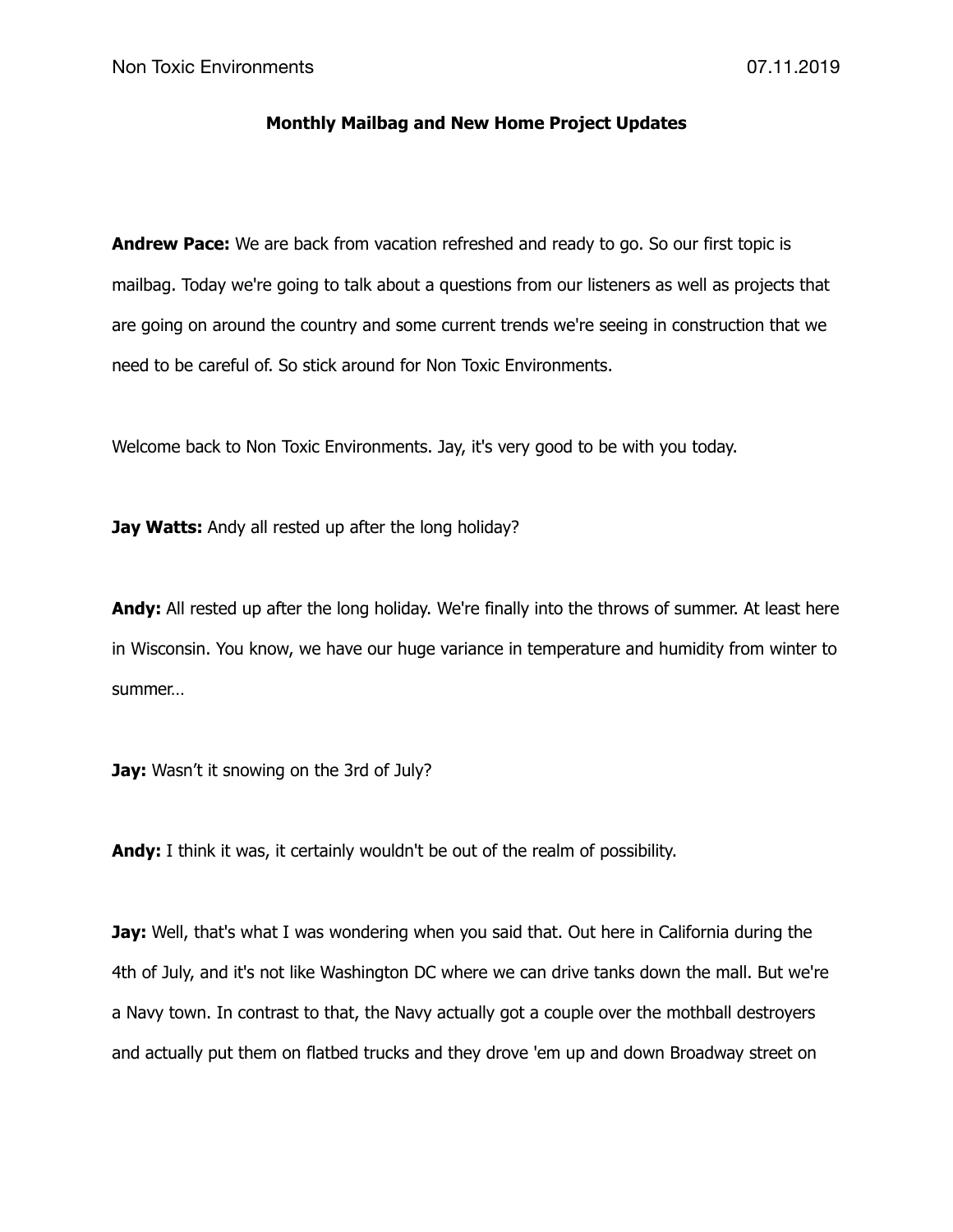the fourth. No, I'm kidding. Come on. We gotta do, we can do better than Washington DC out here in San Diego, right?

**Andy:** That's right. So I thought it would be fun today and let me know what you think about this because folks, as much as it sounds like we preplan all of our episodes, actually, we preplan a number of them…

Jay: Don't give away our secret!

**Andy:** I have to tell one little secret sometimes we'll call each other and say, what do you feel like talking about today? And I believe that these turn into some of our absolute best episodes.

**Jay:** I agree. Because they're so spontaneous.

Andy: Exactly.

**Jay:** Sometimes they spontaneously combust.

**Andy:** They do. And those are the ones we dump out and we rerecord.

**Jay:** Actually we probably should save those archive. The people may want to hear those.

**Andy:** Yeah. You know, once we become famous, I'll publish them like they do for movies. You know, those dump reels. I thought it might be kind of interesting to talk about some current projects because yeah. As y'all know, I do consulting on specifically new home builds and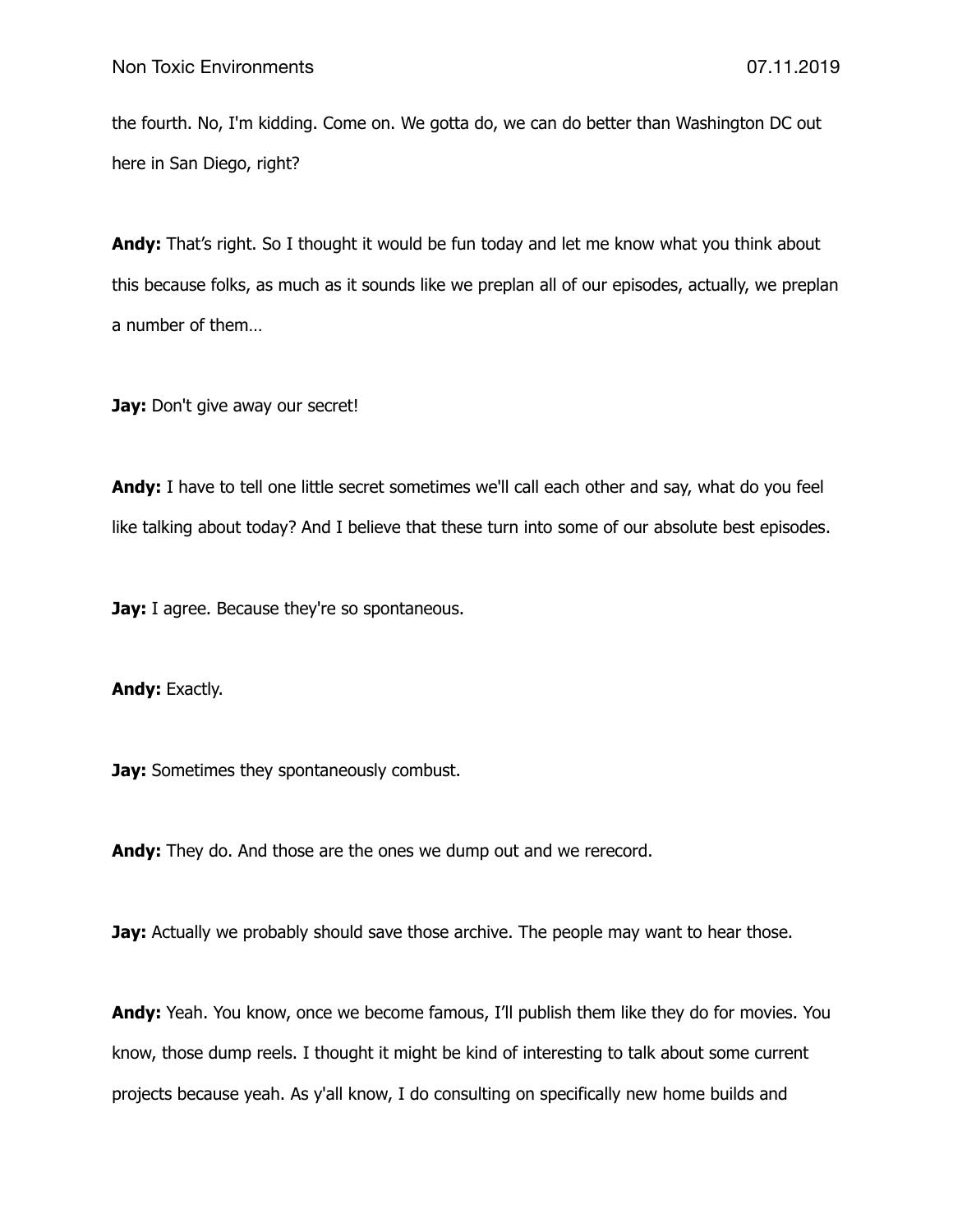currently I've got three or four new home builds that are all in the exact same spot of they are just getting ready to either pour their foundation or they're just getting ready to start framing the house.

**Jay:** Wow. It's right at the beginning. Are these geographically spread out and wide range?

**Andy:** They actually, they are, we're talking a couple in the Carolinas. One in the St Louis area, another one up in a state of Washington. And then actually now that I think about it, there's several that are really in the same spot right now as far as construction timing.

**Jay:** What's interesting about that is of course the geographic range and the climatic issues you have to deal with when you're doing a new home construction

**Andy:** Vastly different from area to area. That's for sure. And so we've had episodes before Jay, we've talked about the process of building a home. And we are currently working on something, super secret, extra special that we'll probably talk about later on this year. But I don't want to get too far involved in the entire process of home-building because that is the jist of the super secret special plan we have. However, I'd like to talk about what's going on in the state of new home construction right now because it's a really apropos, not only to these projects but to others who are listening and either going through the same thing or they are hoping to start building soon.

**Jay:** This is going to be good. What state are we starting in?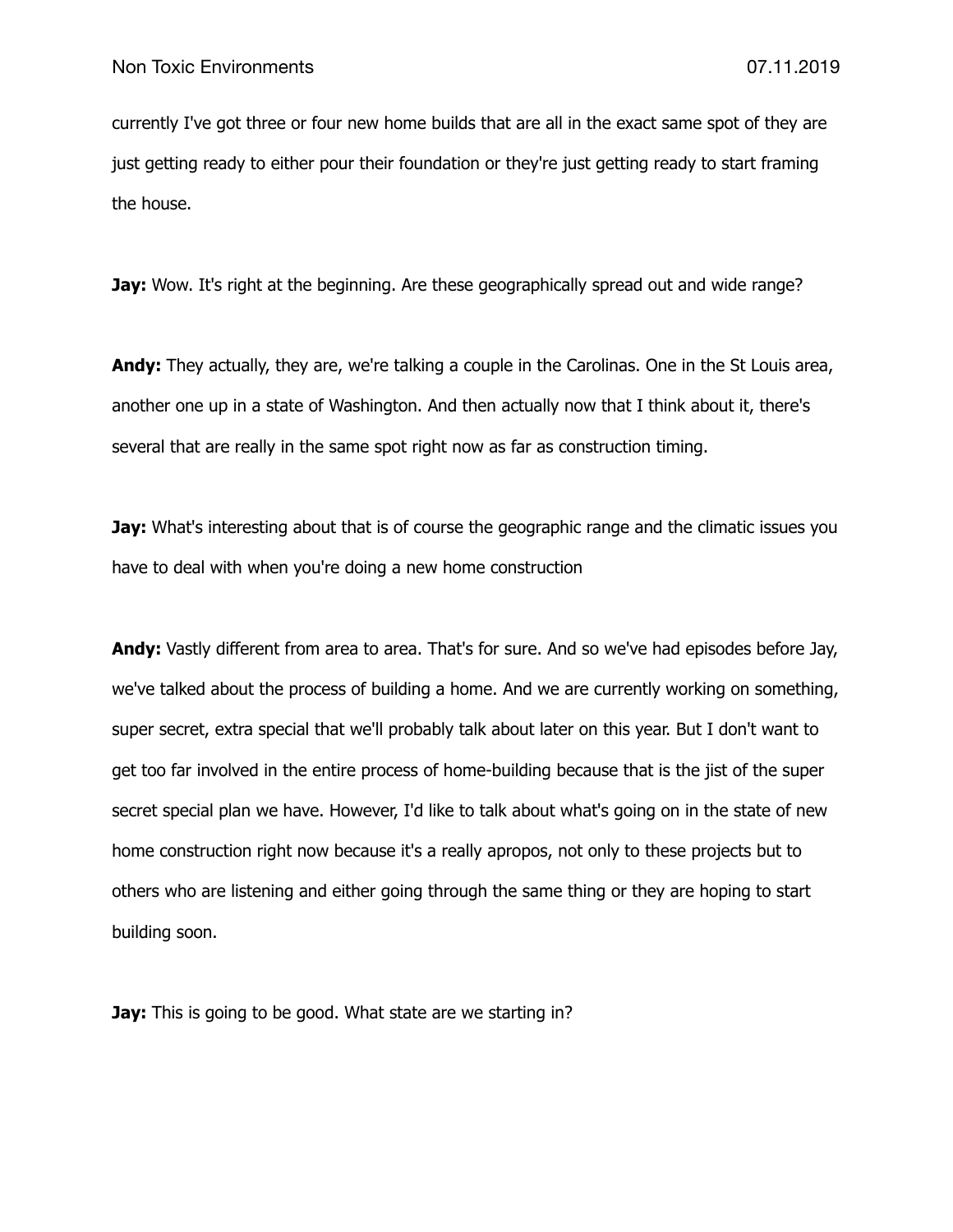**Andy:** Well, let's just start with some generalities. What I'm finding and all of my projects that I'm working on now across the country, and this does not really matter where from a geographic standpoint, there is a very big problem with a framing lumber coming to job sites with a visible mold spots. So visible black spots from mold and it's only getting worse. So it comes on site. The framing contractors not really paying attention to this. And they're framing out the house, they're doing what's called the rough framing. Before insulation gets put in is where you have to actually deal with this. So being very mindful of this, lumber coming to job sites right now has a higher amount of mold on it. And I believe it's because of how construction is right now in that it's extremely popular right now to be building. Construction projects are not at an all time high, but there's certainly up there and there's a lack of properly dried framing lumber. Because of that, materials come to the job site, it may have some mold on it and it's just getting worse because it sits on site for awhile, or it's just not dry enough and the elements start to attack it. So I want to make everybody well aware of this. If they have a project that they're working on right now, that you need to be mindful of this, after the home gets framed, rough framed and then you put the sheathing on the outside of the house, that's your structural panel material, usually OSB or plywood or something like a zip wall system. Once you've created that structure, now is the time to apply the Caliwel Industrial coating on all of the inside cavity walls, and the studs, and be mindful of what's happening in all the interior framing as well because if you've got mold spores on that wood, and let's say it's in a wet wall situation behind your shower or a kitchen sink, that could become a mold problem in the future. So you want to spray those areas down with the Calwell industrial.

**Jay:** Okay. I mean that's pretty straight forward and it's just a spray job that goes in as another. This is another step now who's going to do that Andy? Is it going to be the framer or is there going to be a paint contractor rodeo on job site? How's that work?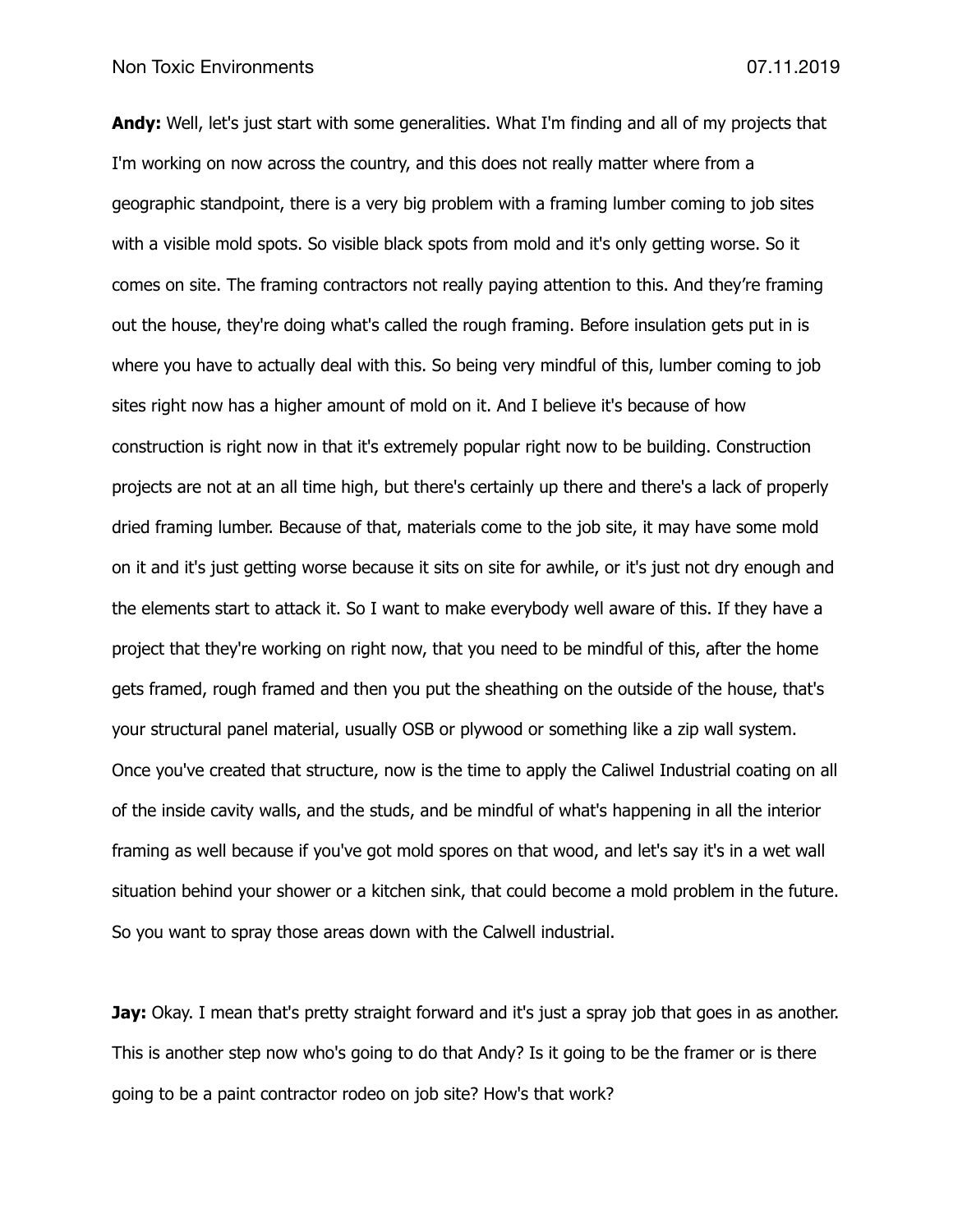**Andy:** That's actually a really good question, Jay, because it came up yesterday in conversation with a client and the builder was a very good company to work with and as that project moves forward I'll be talking about it too. The builder actually asked about that and he said, now are there factory trained applicators? Do we have to use specific equipment? You know, what do we need to do to make sure that it works at optimal level? Honestly, you need somebody who knows how to operate paint spray equipment and that's it.

**Jay:** Okay, so qualified paint contractor could handle it.

Andy: Painting contractor, or even just somebody who's a DIYer who doesn't mind using equipment. I've done it myself. I'm not a painting contractor, but I like to tinker with things and it's actually a fairly simple application. Caliwel recommends two coats of their product. Now I believe that you can put on one good coat and just making sure you're covering all the areas properly and it works just fine. The point of this is if you're going to take care of this issue, whether you see it or not, it's actually a really good time to do it because after this and once the installation and the drywall goes up, you can't. You know, keep in mind that in new construction, the average home has between 400 and 600 gallons of moisture in the air just from the processes involved in drywall and mudding and painting and so forth. And because of that, that moisture has to go somewhere. And if you've got mold on the wood and you've got the perfect storm of a situation, you could potentially have a, a serious problem on your hands.

**Jay:** I'm thinking about getting your paint contractor engaged in the early stages of a construction project like this. I know it's unusual, but it makes a lot of sense to me. Just because the contractor may not be familiar with some of the processes and products that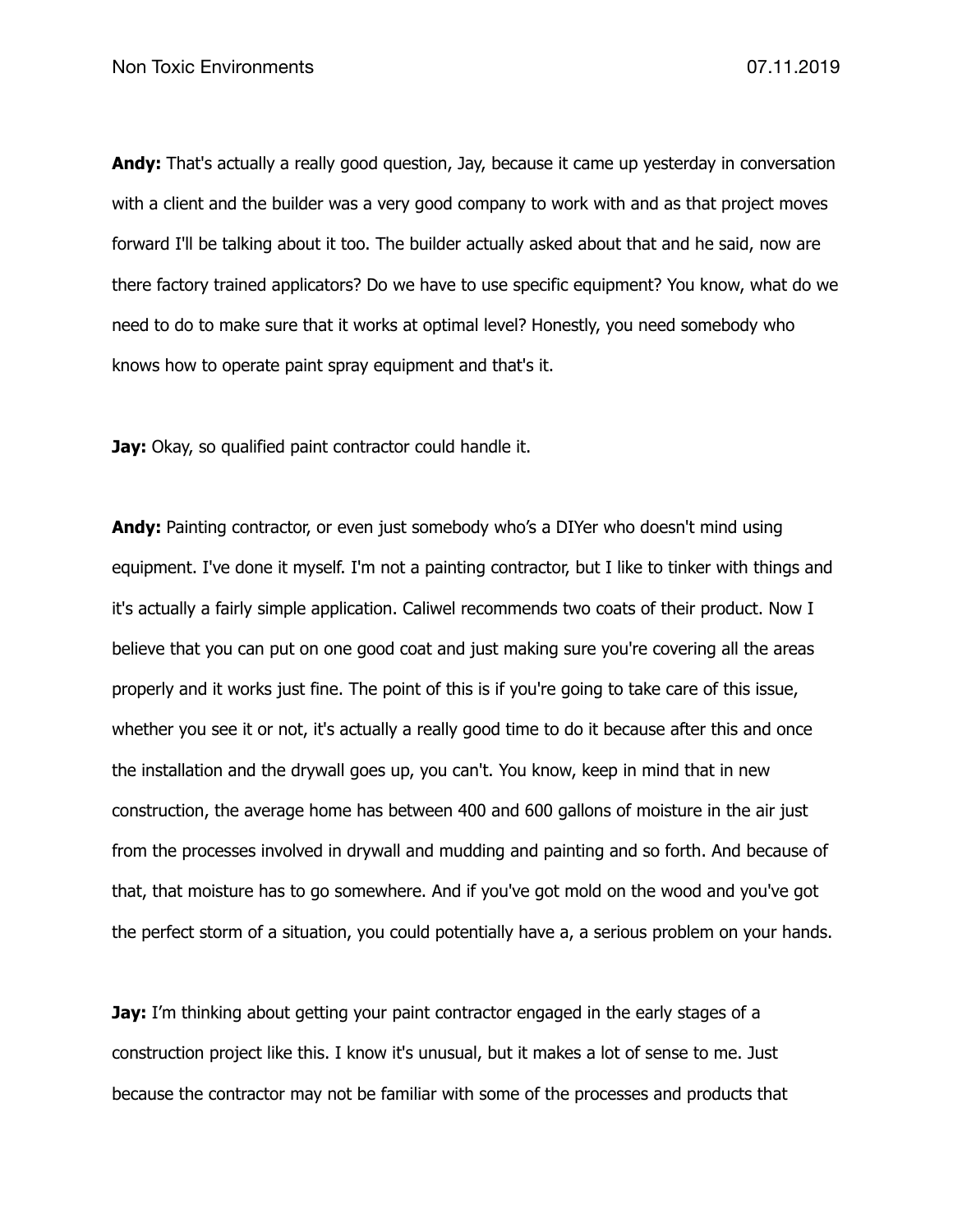they're going to be asked to use and the earlier they're involved, the better chance there is that they're going to get their heads wrapped around the ideas may have some time to even play in sample products so that when the time comes for them to be on the job site officially they're ready to go. There's not a learning curve. There's no confusion. There is no back and forth dialogue about what to do and not what to do. They've gotten engaged early in the process and I think that makes a whole lot of sense. The other thing about doing Caliwel, you know where it is, it's not like you can come out to the job site and not see that they miss someplace. It's not going to be the color of wood. It's going to be the color of Calwell, which is white, isn't it Andy?

Andy: Yeah. White or a gray on the product. But you're right. And that makes a big difference. This is really interesting because, what you're basically saying here Jay, is you gotta have a team who's all on board.

## **Jay:** Correct.

**Andy:** And folks, we've said this how many times in other episodes. If your entire team is on board, if everybody involved in the process has the same goal, which is to build you the healthiest house that they possibly can, then the project will run smoother. And Jay, you're right, getting the painting contractor involved now means that they have a little more interest.

**Jay:** Exactly. And they're invested in the project.

**Andy:** Right. And imagine in the traditional construction. The painter comes in about two months before or less before the homeowners move in and now for the first time on the job, they get there and they really don't know what's going on besides, they have to paint the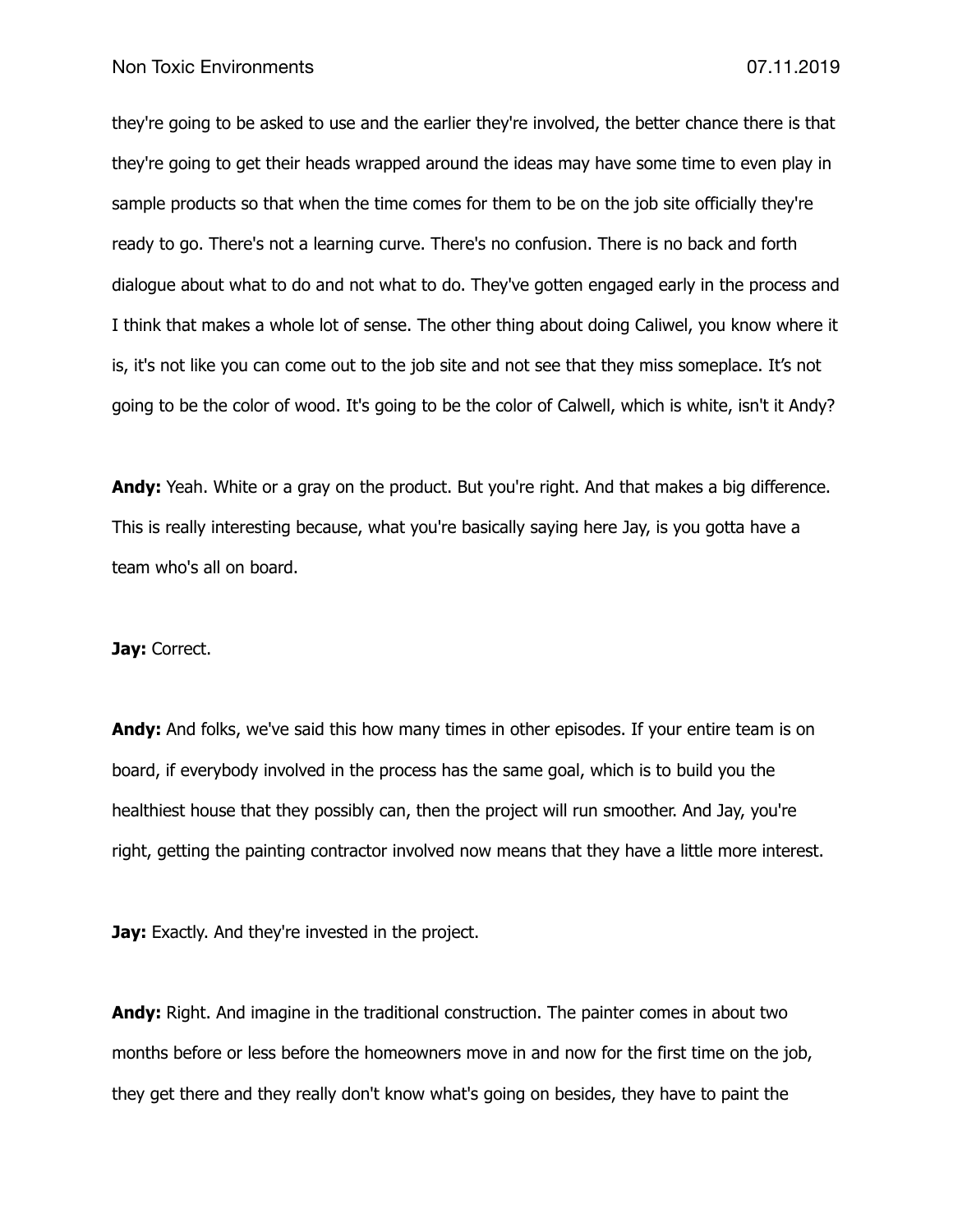house. Get them involved early on and they feel part of something and they understand that this is a different, more elevated project. That's a great idea. And so anyway, Caliwel, wanted to talk about that because of the fact that it's high humidity season in most of the country. The other thing that I wanted to talk about is the actual foundation work itself. A couple of things have come up and I'll make this brief because I know we've got to get to some listener emails. Pouring the foundation these days, and I'm going to refer to houses that have either a crawl space or a basement right now, not just a slab on grade. So in today's world, if you are going to be building a basement, digging in and pouring a foundation, it's going to be a poured concrete wall. Concrete block isn't used that much anymore. Other forms of construction like insulated concrete form, you really are just pouring a concrete wall. Things to think about before this process starts. First of all, make sure that the concrete that's used doesn't contain Fly Ash. Fly Ash is the sludge that's scraped from the smokestacks of coal fired energy plants. From an environmental standpoint, Fly Ash is actually a recommended because you are recycling something that otherwise wouldn't have a place to be used. Here's the downside. Fly Ash is, like I said, it's the sludge from burning coal. Well, what happens when you burn coal is the byproduct is mercury. So that Fly Ash contains a mercury that Fly Ash in your concrete, whether it's in your walls, floors, wherever, will always give off mercury. So you want to make sure that there's no Fly Ash used in your project. Another thing to consider is the foundation itself, the exterior waterproofing. We've talked about this, Jay, you've got to decide if this is going to be a livable space in that lower level. And if it is, you definitely need a real waterproofing system down there, not just damp proofing, not just sprayed on asphalt cutback material, but something that's really proper for that. I won't get into names right now because there are a lot of them that are out there, but just know that, have that in the back of your mind as you're dealing with your contractors.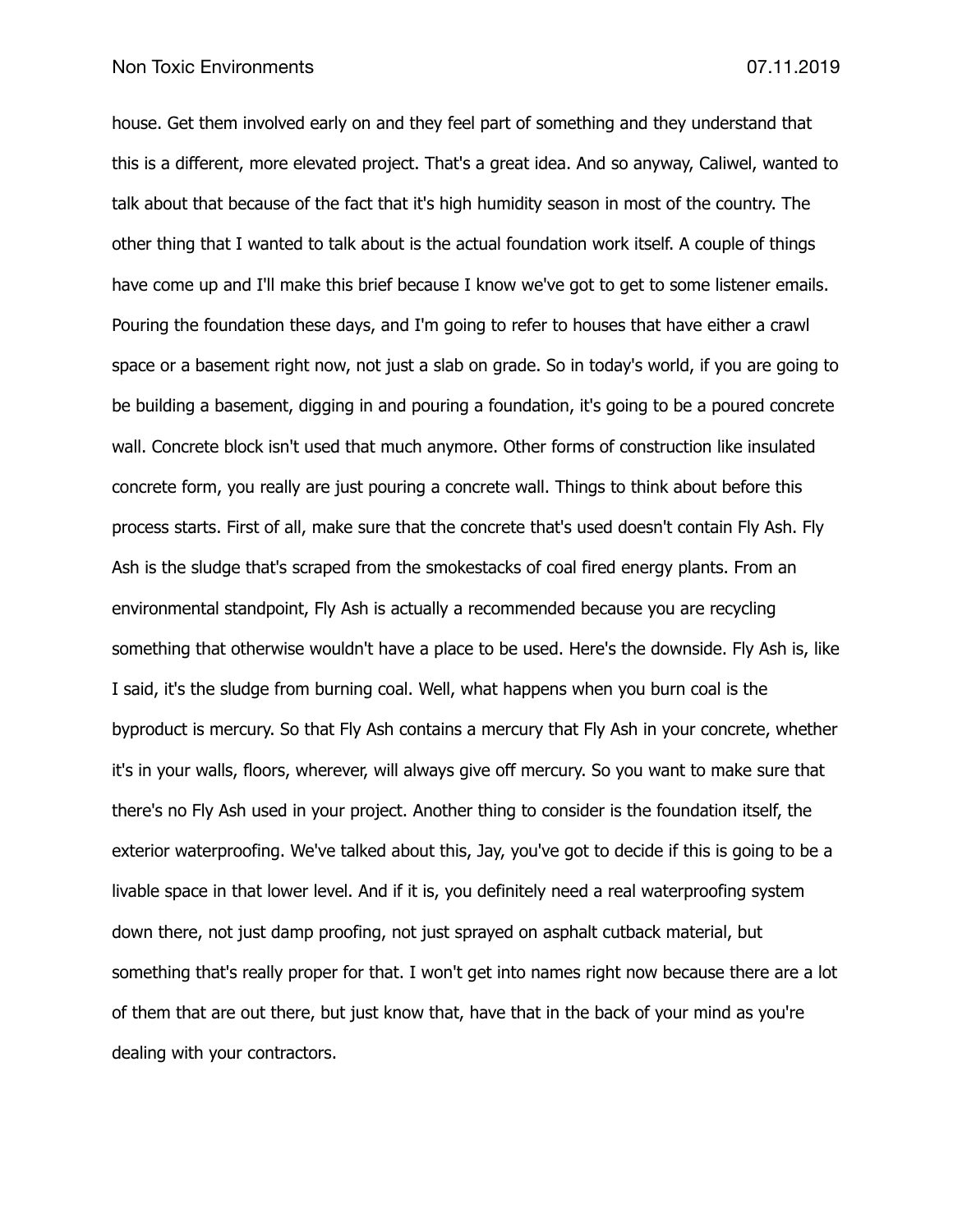**Jay:** Right? And maybe it sounds simplistic, but it's exterior where we're trying to keep moisture at bay from the outside, right? Not trying to fix something that's going to be coming in through a system that wasn't dealt with properly on the exterior.

Andy: Exactly. Right. And so as we talked about with the Calwell issue with your foundation walls, your best bet is to mitigate the water from the outside before even touches your foundation. Because if you wait until after the fact, you have to do what's called a negative side waterproofing material. And folks, those materials aren't very healthy. And so we try to avoid those when all possible. Alright, so we've talked about, uh, what's going on in construction right now. The other thing is just generally speaking, folks understand that the building process right now taking much longer than it has been in years past. Patience is a virtue. You're going to need a lot of it in the process.

**Jay:** I know we've talked about that- planning and patience, the two P's here.

Andy: So think about that when you're planning your new build and the contractor says, all right, it's going to be 8 to 10 or let's say. They're being really hopeful. I'm seeing projects taking 12 to 15 months even longer in certain areas, and it's becoming problematic because you take out a building loan, a new construction loan, it's usually for a certain amount of time. There's a time limit there. So you've just make sure you plan that. So that nobody's surprised. Nobody wants to be surprised during this process. It's stressful enough. You don't need surprises. So that's it. I just wanted to bring those things up because I get a number of clients that are in the same area, the same part of the process. And I thought I'd just touch on those items as long as we are back together this week.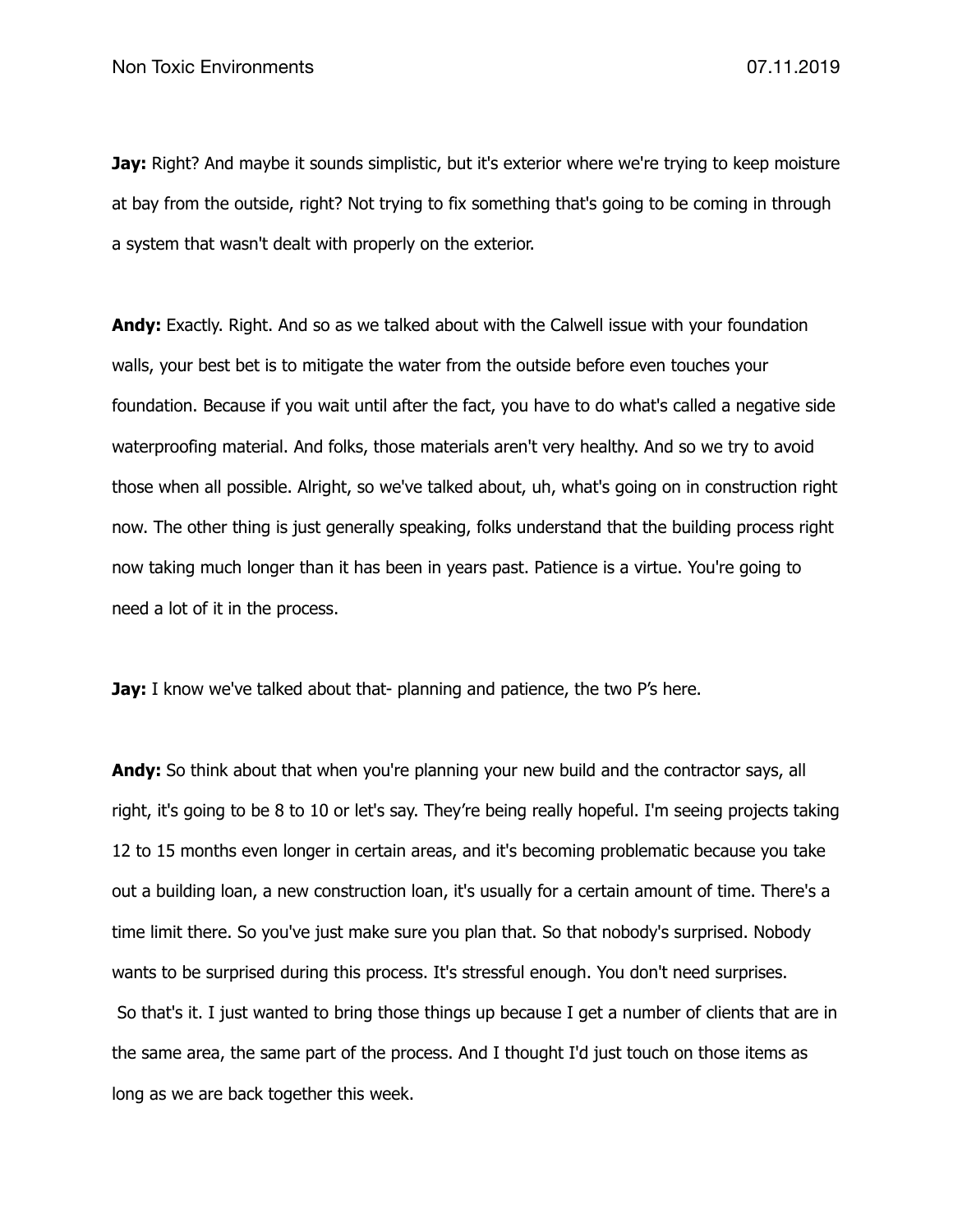**Jay:** Yeah. You know, and I think the fact that they're at the early stages kind of leads to other followup podcast. We can do as you get more information on how the builds are going, the obstacles, the challenges that the clients are facing. The good stories too. You know what went really well, what's really working here and we can keep our listeners updated on these things. The idea I think folks is that maybe what we're saying will apply exactly to what you're doing. And you know, we have SpeakPipe available for you, so if you can always leave questions, but Andy will remind you that at the end of our cast, as we always do. The mailbag is full. It gets full over long weekends, four days. And boy, a lot of people are writing!

**Andy:** I really love doing this show and everybody hears this. Both of us, we love doing the show, but what we really love is answering customer questions. Yeah. So please keep pumping them into us.

**Jay:** Pump them in. Yeah. Okay. So this is Bailey writing, right jumping right forward here Andy. It's a pretty simple one, but I think people have this project problem a lot. It says, I'd like to purchase an unfinished maple bed frame and stain it myself. Okay. However, I am a complete amateur. I read that maple is difficult to stain. What products will I need? Do I need a sealant to go over this stain? Do you recommend trying to stain maple or would this be just too cumbersome of a project for someone with low skill level? Thank you. Bailey.

**Andy:** Bailey, first off, thank you for the question and thank you for being honest. And what I mean by that is you're not embellishing your product knowledge or your skill level. That actually makes it a little bit easier for Jay and I to recommend the right materials.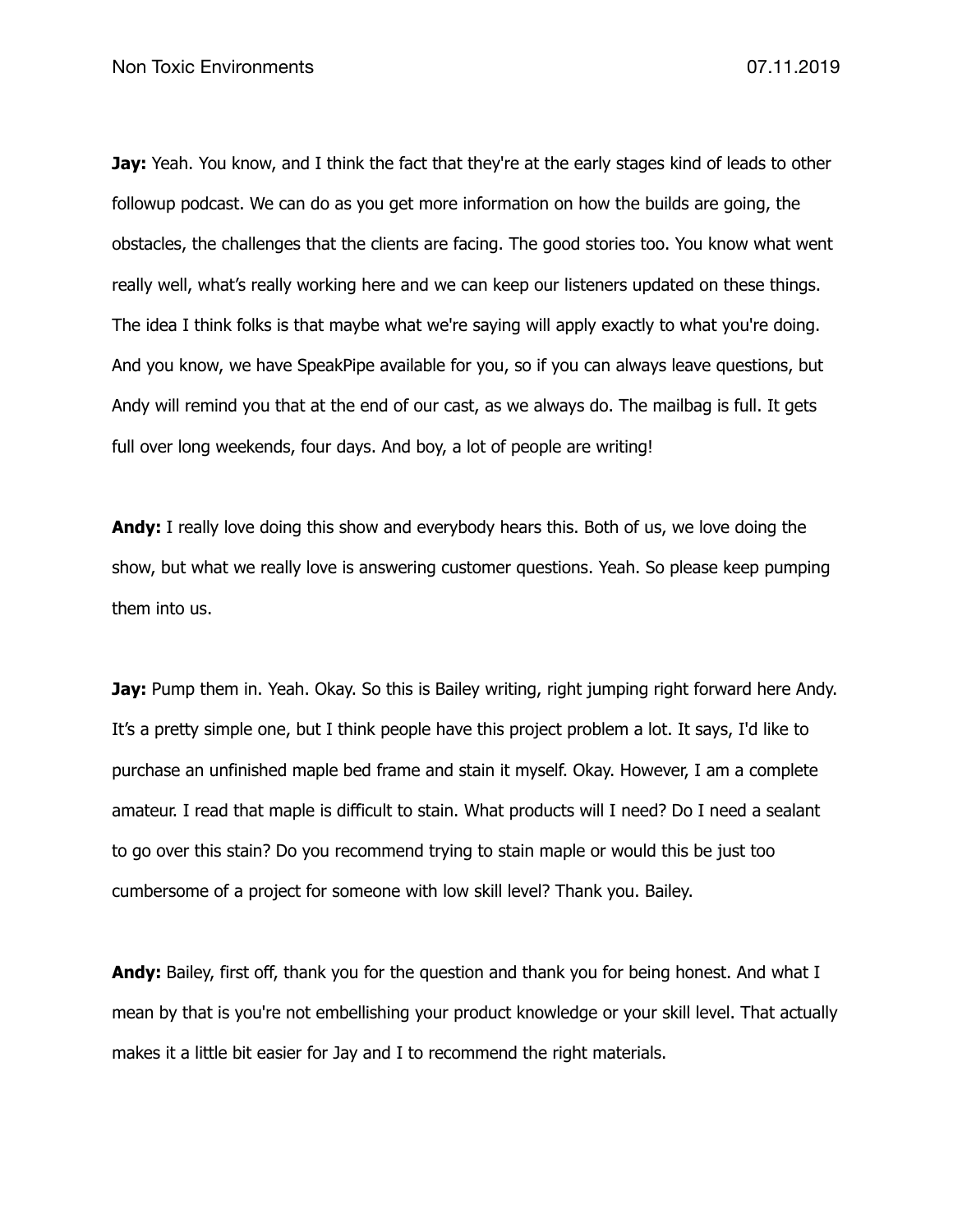**Jay:** It makes it a lot easier. It makes it a lot easier because some people come into a project and they've done projects before and they've used other products and they think they're going to appropriate all those ideas they learned with another product. And sometimes that works just fine. In fact, most of the time it does. But there are times, especially with a new product that you've never used, a new product meaning a product that's been on the market a long time. It's new to you because you never used it. Right. So my point about that is that these products that have been on the market have a good track record. So it's not like it's new rocket science. You have to go to Harvard to learn about here. Right? But you have to be aware that there may be some subtle differences in technique and you need to, as we've always stressed, you need to do a little bit of playing around a little testing, getting the materials you're going to use, getting the surface you're going to put them on and do some experiments before you dive into the final project. That way you have a good understanding of what you're going to do. Maple is hard to stain don't you think?

**Andy:** Yeah. Maple is a very dense wood and so it has a tendency to get a little blotchy. So that's why if you look at some of the brands of a healthier furniture that are on the market, a lot of times their maple furniture is just sold as a clear finished product. Because these are companies that want to use water-based, healthier products, but they also know the limitations. So here are a couple of tricks that have worked over the years. First of all, water pop in the wood. What that means is you are taking the raw maple and just take a clean spray bottle with pure water, distilled water if you have it. Because that way you won't inject any minerals into the wood, fog the surface with this water and then immediately stain. Right now we're really working with the AFM Durotone stain quite a bit. What happens is wood is very hydroscopic. Wood loves water, it'll soak up all the moisture that's around it and wood generally is dry when you get it for furniture. As soon as you had put a water-based stain on a dry piece of wood, the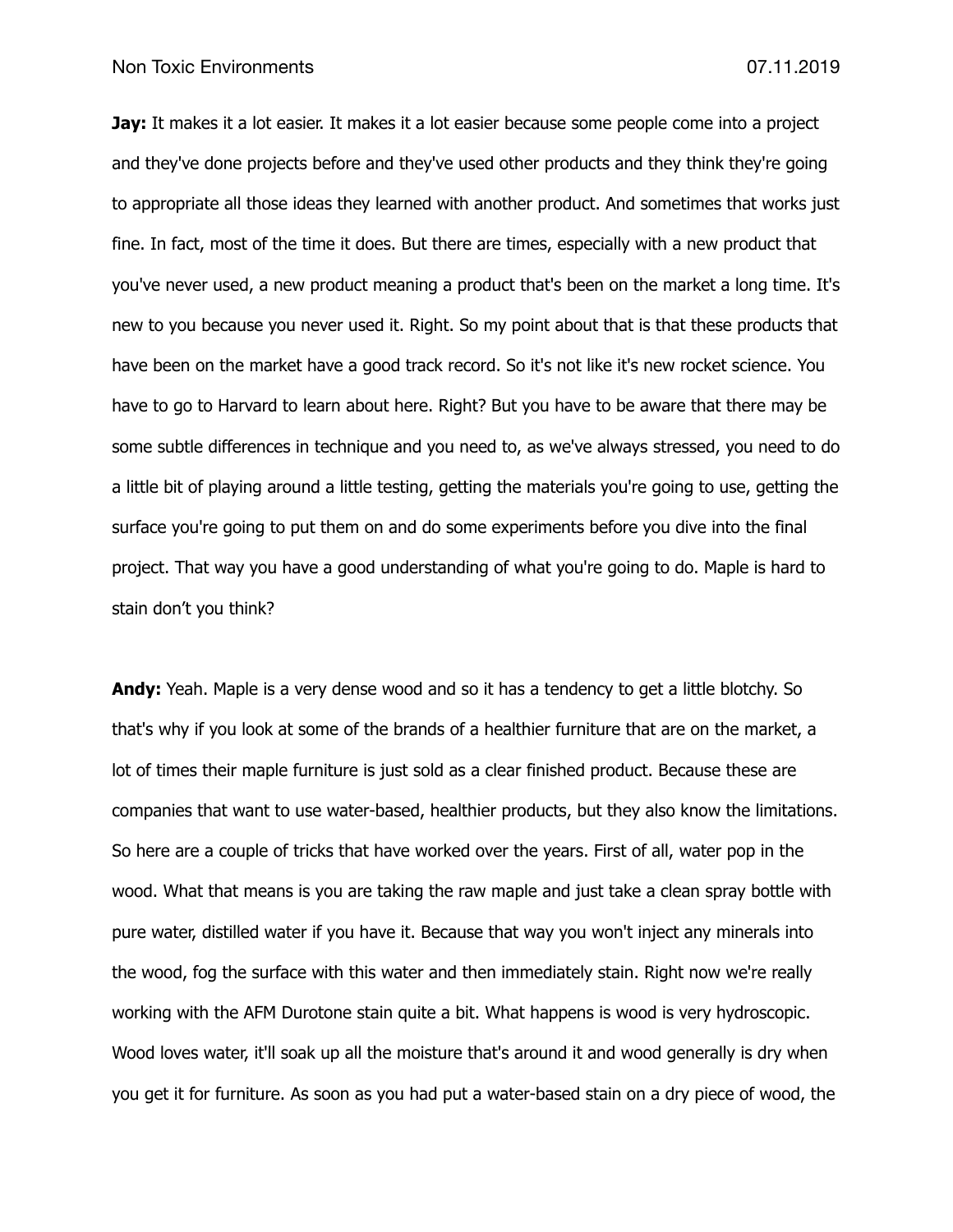water in the stains soaks into the woods so fast that it doesn't allow proper time, an even amount of time for the part of the stain, the actual pigments to penetrate in an evenly color the wood. So that's why you get blotchiness. That's why you get lap lines and so forth. So if you pre-wet the wood, then stain, it slows down the rate of penetration, it may lighten up the stain a little bit too, but it's not going to look as blotchy. So that's one tip. Another tip, and it happens to work quite a bit, and some people choose this is to preseal the wood with what's called a sanding sealer, and then stain. This is a little trickier. You've got to really got to test this. And like you said, Jay testing is going to be the key here. This is where we take a product like the AFM Polyureseal BP or the Acrylacq and we mix it 50/50 with distilled water. Then use that as what's called a spit coat or a seal coat. You apply it to the surface of the wood, allow it to dry ample amount of time so you can then sand down the high spots. We've talked about how woodgrain raises with water. So you sand down the high spots or screen the high spots and then you stain. And so what this will also do is it'll seal the pores of the wood somewhat so that nothing soaks in right away and causes that uneven blotchiness.

**Jay:** And of course that same sealer is your top coat. In the second part of her question, you do really need a sealer over. All the stain is doing is really just imparting color to the wood. All right? You need a protective coat. So the same spit coat clear sealer that Andy's referencing can be the top coat used. Use it in full strength, use it full strength.

**Andy:** Exactly. Just a quick note on that. Specifically any water-based finish and obviously the AFM Acrylacq or Poly BP are both water-based. They are available in different sheen levels, so different levels of shine. None of them are more or less durable. None of them are more or less sealing than the others. It just comes down to your own personal preference. But if you are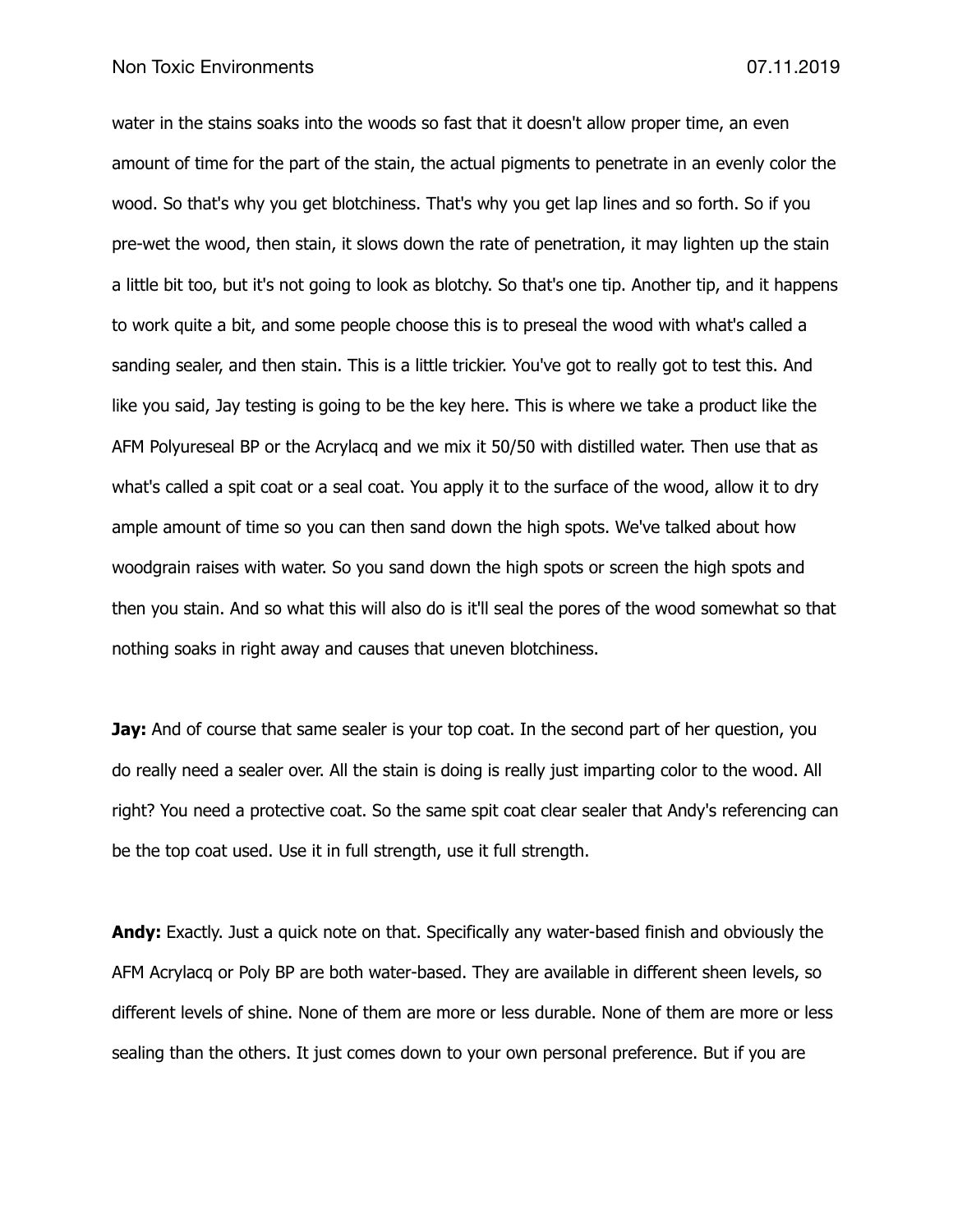going to use anything but a gloss as your final finish, you want to make sure that all of your base coats are done in gloss. And then just the final coat is either gloss, satin or matte.

**Jay:** Right and that's to ensure you keep the clarity of the color and the grain figure. Multiple coats of a lower sheens can add what we like to call is a little bit of milkiness to the surface if you have to do multiple coats. So this is a hedge against that. You start with your gloss and use your gloss as your build up coats. And then your final coat, as Andy said, is one of the lower sheens.

## **Andy:** Perfect.

**Jay:** So you have a mailbag question there. Anything?

**Andy:** I do not have a mailbag question. You know why? Because I turned off my email on my computer here because I wanted to be hundred percent focused on the task at hand. My apologies.

**Jay:** Well don't worry cause my bags full. I have to kind of go through them. So here's one, this is from Joanna and she lives in San Francisco in the Bay area. I just purchased a home and in order to sell the home, a new fresh new coat of paint went out through throughout the whole home. It smells horrible and the smell gives me a headache, boy we've heard that before. This is so simple. We've answered this before. What product can I use to seal this? Is is a sealer effective? Well, I think so. Will I have to repaint with the safer paint, one coat primer, two coats of paint? We're happy with our color and happy to keep it. If we can just seal off the off gassing. Alright, so here we go. So this is a common problem folks, where people have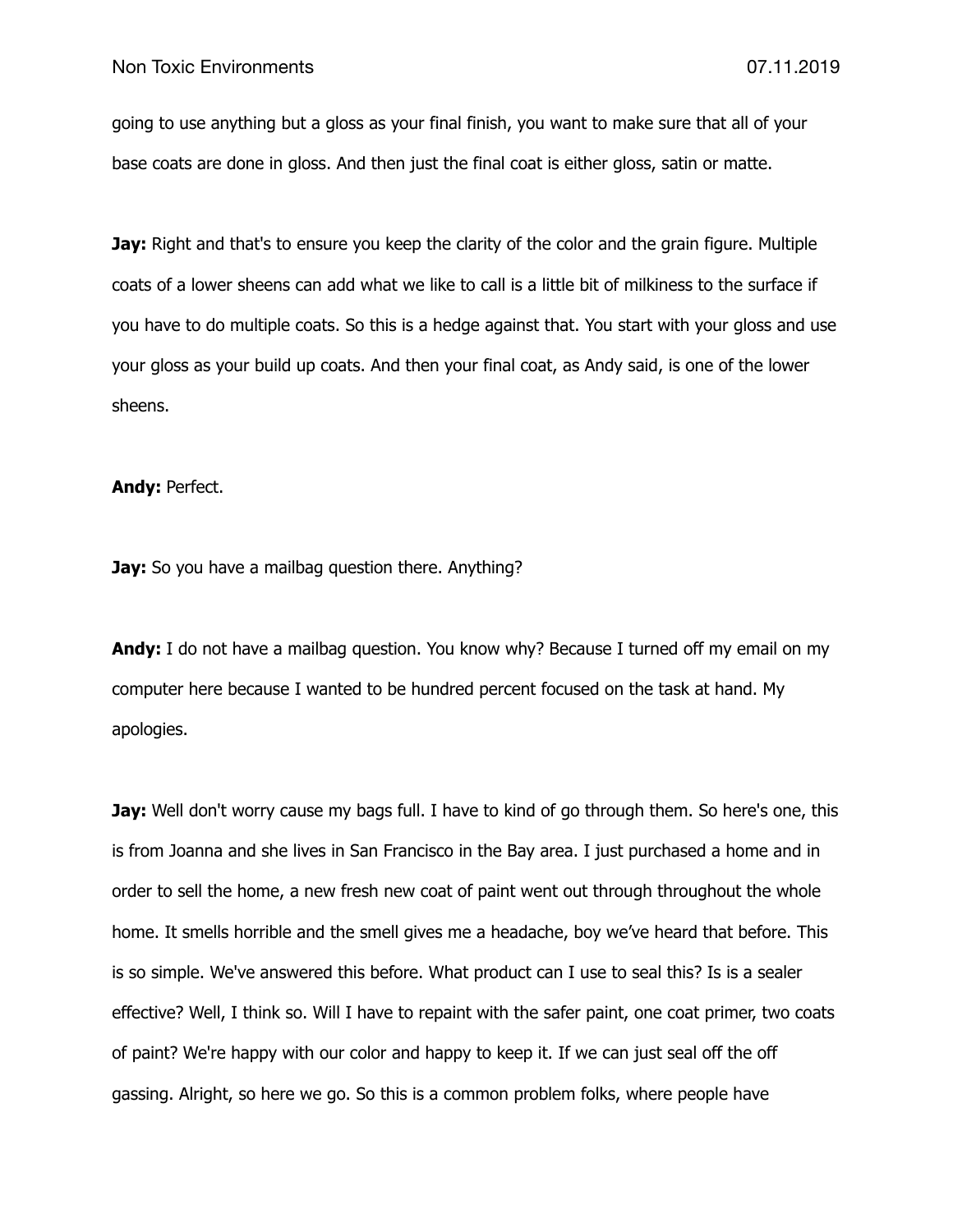## Non Toxic Environments **Non-American Control** Control of the USA of the USA of the USA of the USA of the USA of the USA of the USA of the USA of the USA of the USA of the USA of the USA of the USA of the USA of the USA of

purchased a home or they're a renter moving into a new rental. In the case of where the home has been sold, the old owners or sellers have painted the house to try to improve its price point. And of course, typically when you're moving out of a house and you're just painting it to move out, you're not gonna probably pick the highest quality paint you want to keep your costs down. Some product that maybe we wouldn't want to be around might be used. And of course the new owner gets in there and they can't tolerate it. So that's one. Sometimes when you're in a rental, you're not painting because the landlord is not gonna let you do that, but you do need to deal with the problem. So there's where a clear finish is an option, of course, the question always comes up, well, what is my landlord going to say if I start messing around with coating over the surface? And you know, we have to kind of work around that. I usually say, sit with your landlord and tell him the problem and say, listen, are you willing to work with me on this? These are my options and let's talk about it.

**Andy:** This is a tough situation because I can see it from both angles. I've got some good friends right now that just went through the process of selling their home. The realtor's recommendation was that you got to paint every room. You gotta make it look fresh. And it's also a psychological thing when people walk into a home and they smell fresh paint. Not our clients of course, but I'm talking the others who aren't as affected by these chemicals, they think, it was just freshly painted. Isn't that nice? New car smell? Same thing. New car smell. Right. And so I walk into his space like that and you know what I think right away. Yeah. What are they trying to cover up? What water stains are they trying cover up? If it's a rental situation, I'd like to tell the landlord, if you're planning on repainting, don't I'll take it as is, let me take care of it. If you work it out with them, maybe he allows you to move into this space a few weeks early or gives you a break on the rate, maybe you know, that that helps to pay for the paint and the surface. But quite honestly, folks, the question itself, do I have to repaint? In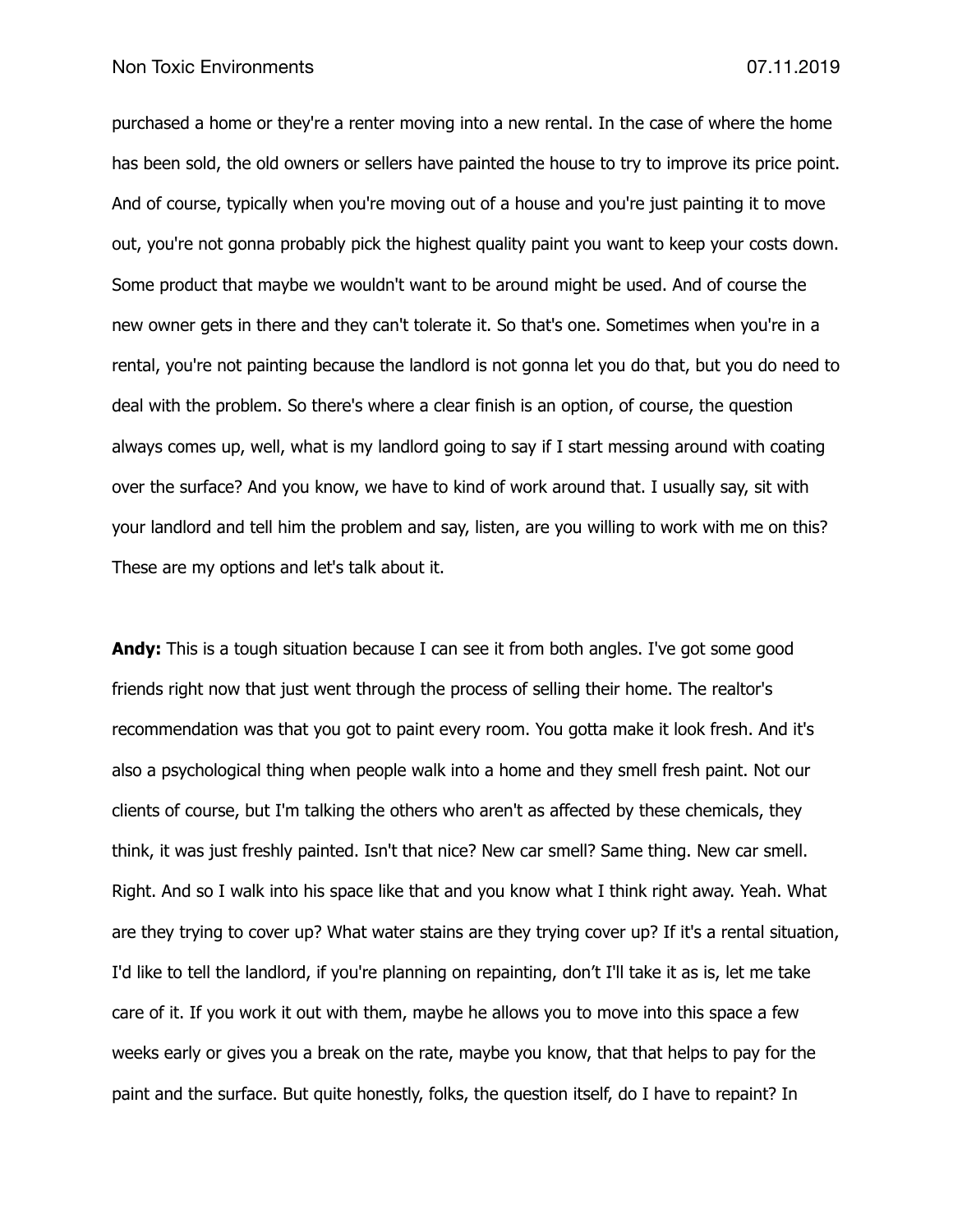order to get that paint to stop off gassing you have to seal it. And if you want to call it sealing or painting, you're essentially doing the same thing. And so AFM makes a wonderful product called Acriglaze, which is I think the best way to describe it as it's essentially a clear paint. Our FRAT testing has shown that it's just as effective at sealing up a chemical off gassing as are the other coatings that AFM makes. And it's the same technique of rolling it on a surface as paint is. So people are a little more accustomed to how that works. If you are concerned about whether or not it looks like you've added a coat of paint on it or not, it's clear. So you don't have to worry about that. It's not that big of an issue, but paint will off gas. The estimate that we've seen for many years now is that paints, even the zero VOC paints that are out there will off gas for at least two and a half to four and a half years after they reach a full cure. So while the odors may eventually go away or you'll get used to them and therefore won't smell them, the chemicals are still there. How much is still there? Well, it's kind of a moot point. How much does it take to have an effect on you? Well, that's different for everybody. So therefore, you've got to assess and decide what the best plan of attack is. We can certainly help you find the right product for your situation.

**Jay:** Right. That's good. Good input there. I guess I just round that out by saying, when you're stuck in a situation where you're trying to make your mind up, the best thing you can do is just try to keep your air as fresh as possible, as clean as possible. Wherever you may be, keep as much good ventilation as you can to kind of keep that air fresh so you're not struggling if indeed you're in the property and you have to wait because there's decisions have to be made and it's taking longer than you expect

**Andy:** And keep the humidity down folks and humidity down.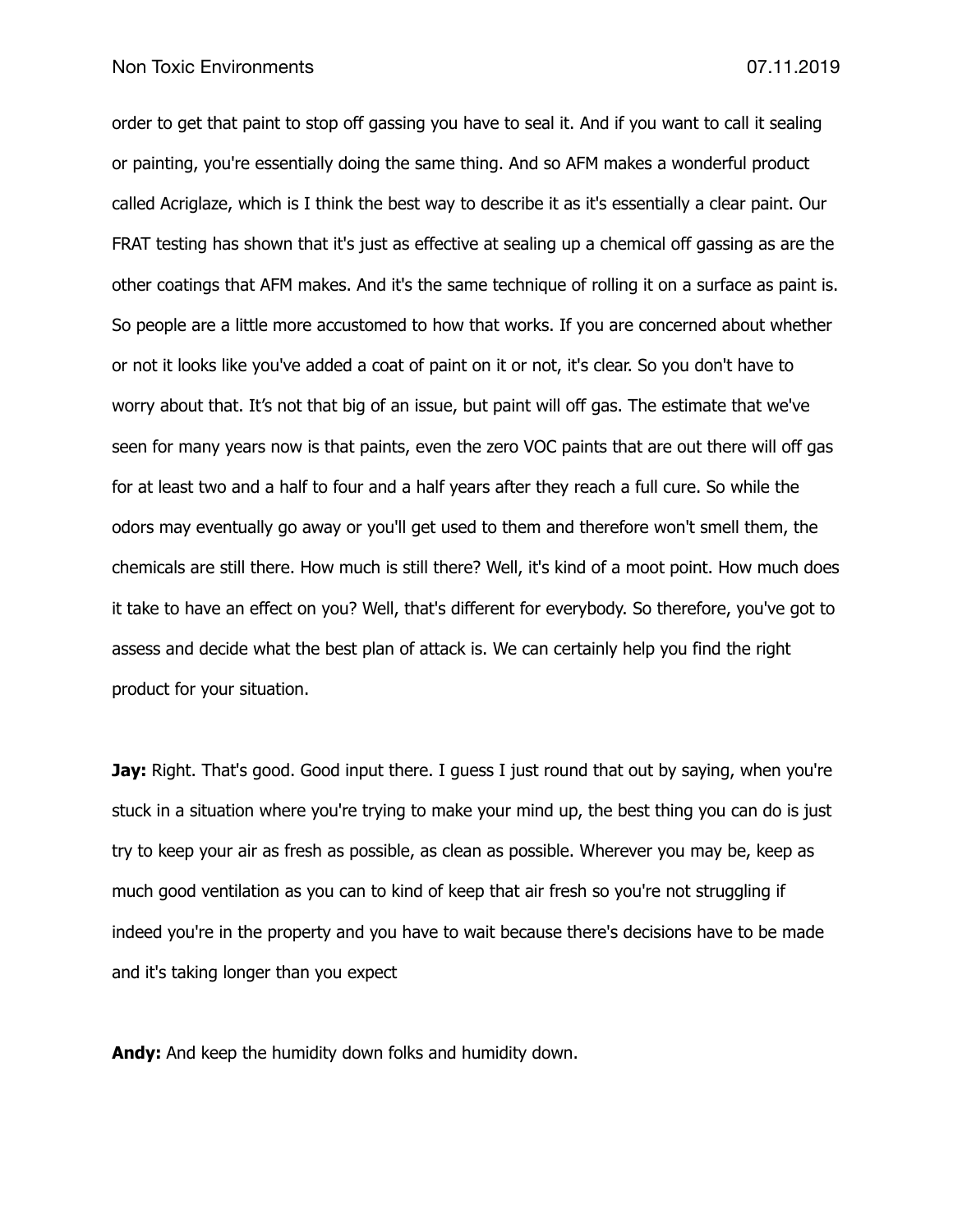**Jay:** Yes, yes.

**Andy:** This time of the year a humidity is going to be higher in most parts of the country and as we've talked about before, humidity, moisture is wreaking more havoc in our homes than we all give it credit for. You need to get your humidity well below 50%. Try to get it in a 35% range if you can. I know it's tough sometimes this time of the year, but at least keep it below 50% to ward off mold. But if you keep it in that 30%, 35% range, you'll also eliminate a lot of that flushing action that occurs when a moisture vapor comes off of a surface and carries with it chemicals. So moisture is a key.

**Jay:** This is excellent cause it's book ending our podcast today. We started with Andy mentioning the fact that new construction lumber comes to the job site and it's got mold in it or has mold on it. So here's the question I was referring to earlier, Andy and the one I think you're really gonna love. So this comes from somebody in Canada actually, and they say, I want to seal the MVOCs off gassing smell coming from a concrete floor. The area has been remediated for mold, but the smell remains. The floor was recently, 10 months ago, painted with a brand one part epoxy paint. I would prefer a clear color finish that isn't slippery. But the most important characteristics are odor sealing and bonding to the existing finish. Thanks in advance. And Andy, I know you're going to want to love to explain to everybody what MVOCs are.

**Andy:** Well folks, let me preface my answer by saying this. When Jay and I decided just a few minutes ago, this is what we're doing for today's show. He says to me, and the last question I asked you, you're gonna love this. I'm not going to tell you anything about it, but you're gonna love it. So thanks Jay.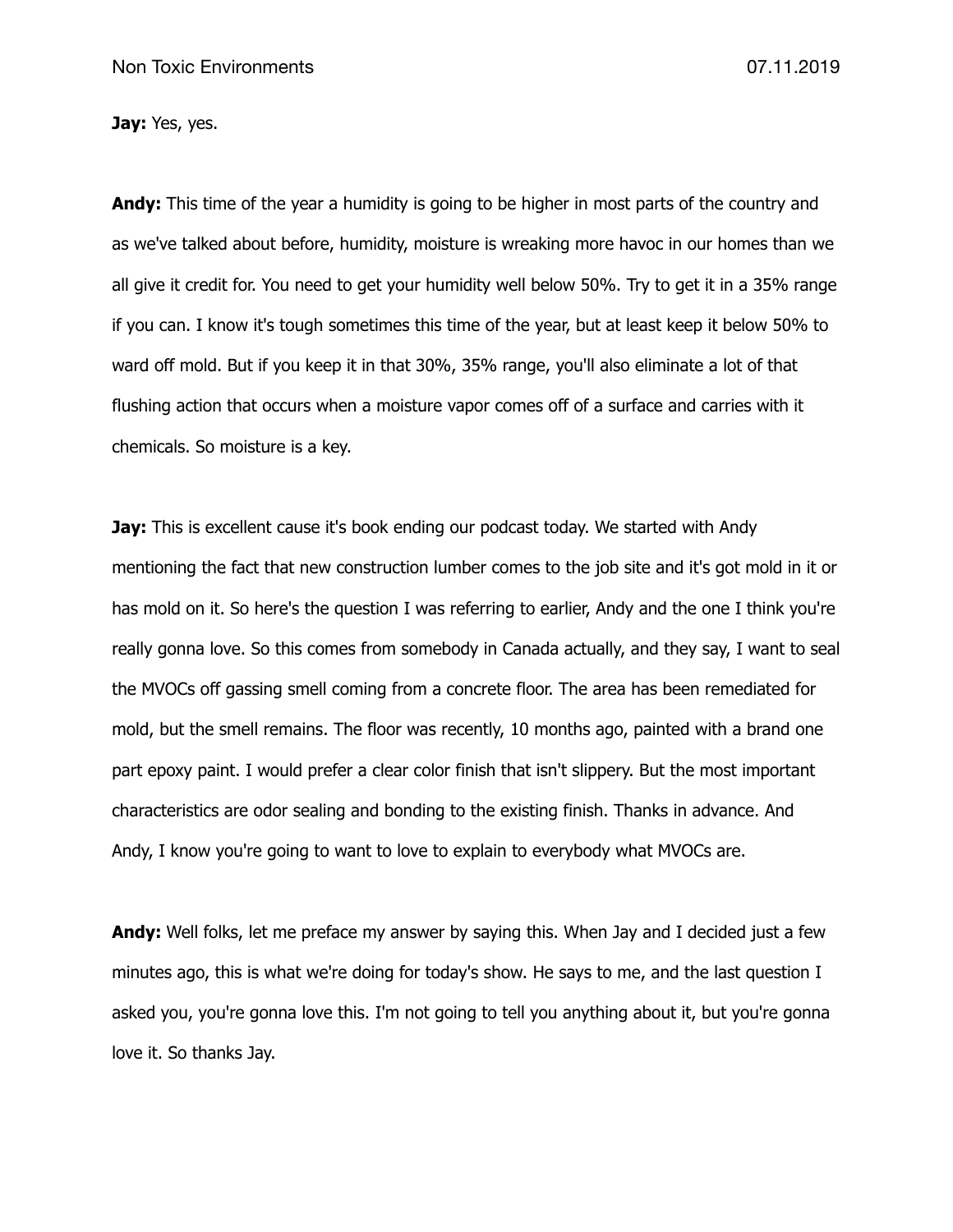**Jay:** Well, I set you up, boy. I know because you're going to deliver the one, two punch. It's going to be good. I love it.

**Andy:** So, MVOCs are essentially what are called microbial volatile organic compounds. So microbial VOCs are essentially different variations of carbon-based molecules. All right? So it's not just your traditional VOCs we know, but these are specific types of volatile organic compounds that come from specific chemicals. VOCs are coming from certain chemicals, but these MVOCs are typically coming from things like fungus and mold, bacteria, that kind of thing.

**Jay:** They're actually breaking down they're metabolizing, right? And as they do that, they're letting off these VOC.

**Andy:** Well, and it's very interesting because you find this is where science and synthetics and, and nature, natural chemistry come together. You've got a fungus that's growing on a surface. And that fungus can actually release things like ethanol and other chlorinated hydrocarbons and things like that. It's just it's really amazing science.

**Jay:** Terpenes, sulfur, nitrogen, you know, stuff like that.

**Andy:** And so here's the really interesting thing, and I know we've talked about VOCs quite a bit, probably every episode it comes up one way or another, right. The fact of the matter is that VOC as we know it, is a specific carbon based chemical or series of chemicals that could contribute to outdoor air pollution. MVOCs that are part of the fungus and mold and so forth aren't necessarily regulated as a VOC in our building materials and therefore they don't show up on tests the same way. And this is very, very difficult sometimes to actually prove what's going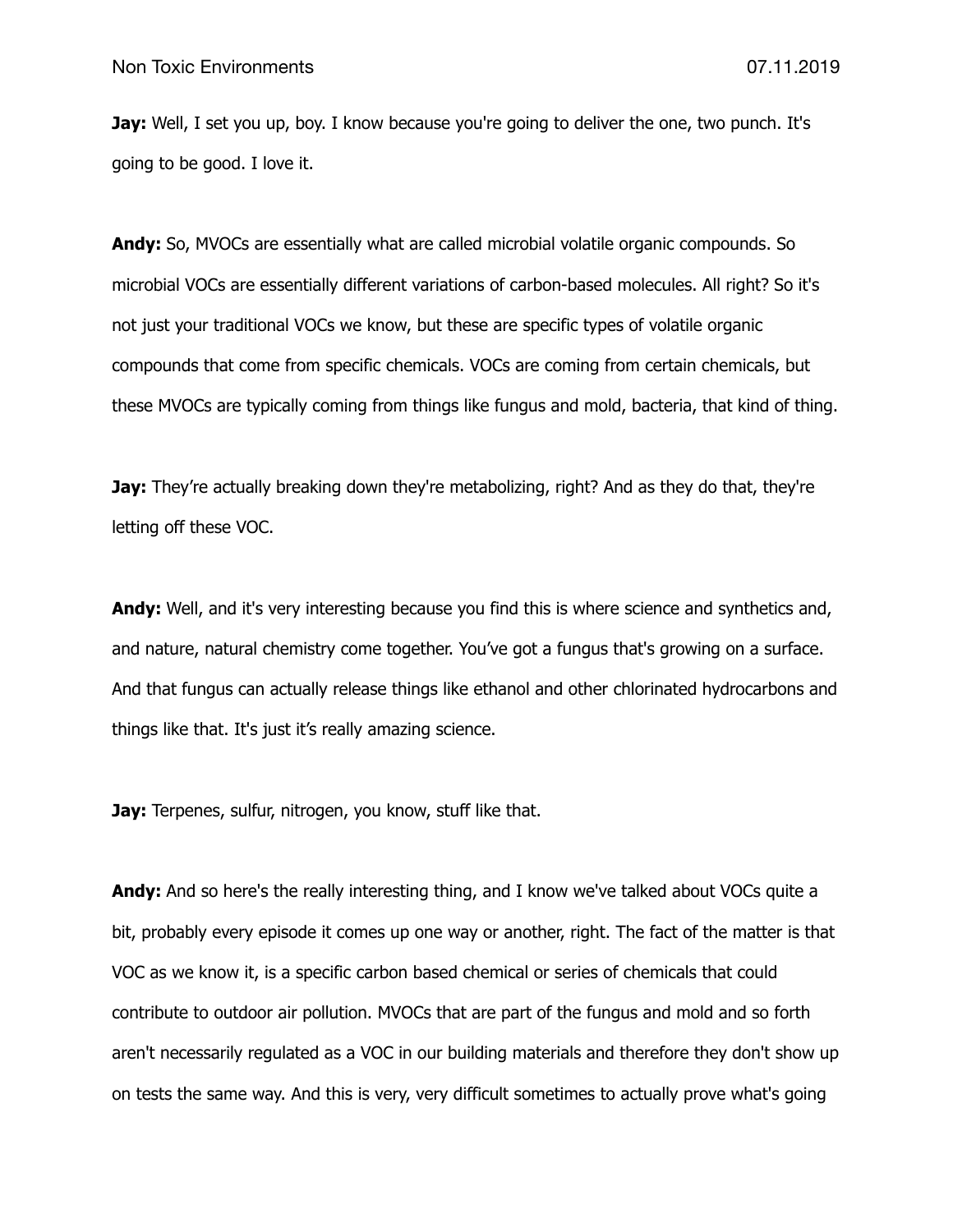on. You have to use specific type of testing. But you know, whenever you hear that somebody is in the basement and the basement has this strong musty basement smell

**Jay:** Like dirty socks or or cheese or something, right?

**Andy:** 99 times out of a hundred, that smell is derived actually from the smell of concrete. The smell that concrete gives off is a combination the aggregates and concrete lime in concrete. And when moisture comes through it, and we talked about this flushing action or flashing, what happens is that moisture carries with it the smell of the concrete. It comes across as a musty basement smell. Well, every once in awhile, rarely, but it does happen, that musty basement smell can also be from a specific MVOC that is an aspergillus fungus. So if you do notice that you're having a severe reaction the same way you would with a mold exposure and it's got this smell and it's not just an annoying smell, but it's actually causing health issues, you're going to want to get tested for the MVOCs.

**Jay:** Right. And so kind of kind of preventative in this case. He wants to seal it up. So what's your take on actually sealing it and containing it?

**Andy:** You really can't necessarily contain MVOCs is using water-based coatings. You have to rid them of the surface. So this is going to be using certain types of cleaning materials. Steam hot water, boiling hot water kills off molds and fungus. So I would definitely get a professional to test the air, test the surfaces. Maybe even do some dust testing to see what's actually occurring, what has occurred there. And then go through their cleaning process and test again to make sure you got it all.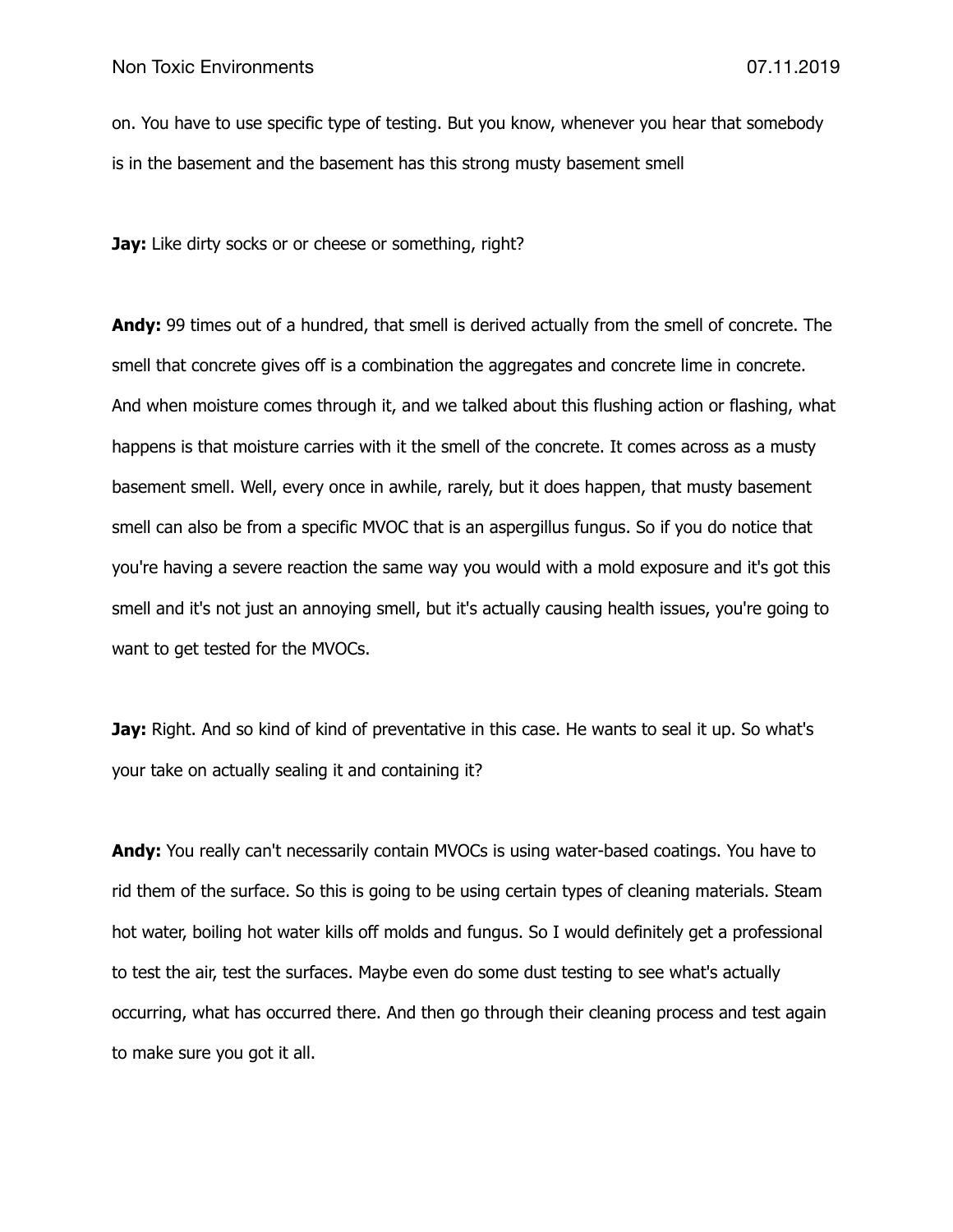**Jay:** Some this stuff can pervade the house. As you mentioned earlier, making sure that you've got your HVA systems in good condition, you can keeping your humidity down year-round, not just part of the year, all the time, year round. You know, if there's some porous materials that may need to be removed because it'd been contaminated. I think of carpeting. We know we did a show a couple times, a couple times back about carpeting and the problems with carpeting. All those things are important to solve the problem.

**Andy:** It's very easy, it's very commonplace for things like the Safecoat products to seal up chemical off gassing from flooring and carpeting and painted surfaces and so forth. But MVOCs because they are natural chemicals- different beast.

**Jay:** I call them organics. I say there's the organics and there's a synthetics, right? And so our company AFM has done a nice job dealing with synthetics, but when you're talking about the organics as a kind of a different ballgame.

**Andy:** Exactly. So that's a really good, not only a question for everybody to hear, but for the person who asked us that question, feel free to reach back out and let's have a conversation off air, and maybe what we learn about your situation and we put together a plan on how to remediate and take care of that, we'll report back to all of our listeners at a later to let you know how it all went down.

**Jay:** Yeah, I think that adding that letter is going to be news to a lot of people. They know what the problem is, but they don't know how to describe it. Oh yeah, it smells like an old gym It smells moldy, musty, blah, blah, blah. What is that? Well that's the MVOC, the microbial volatile organic compound.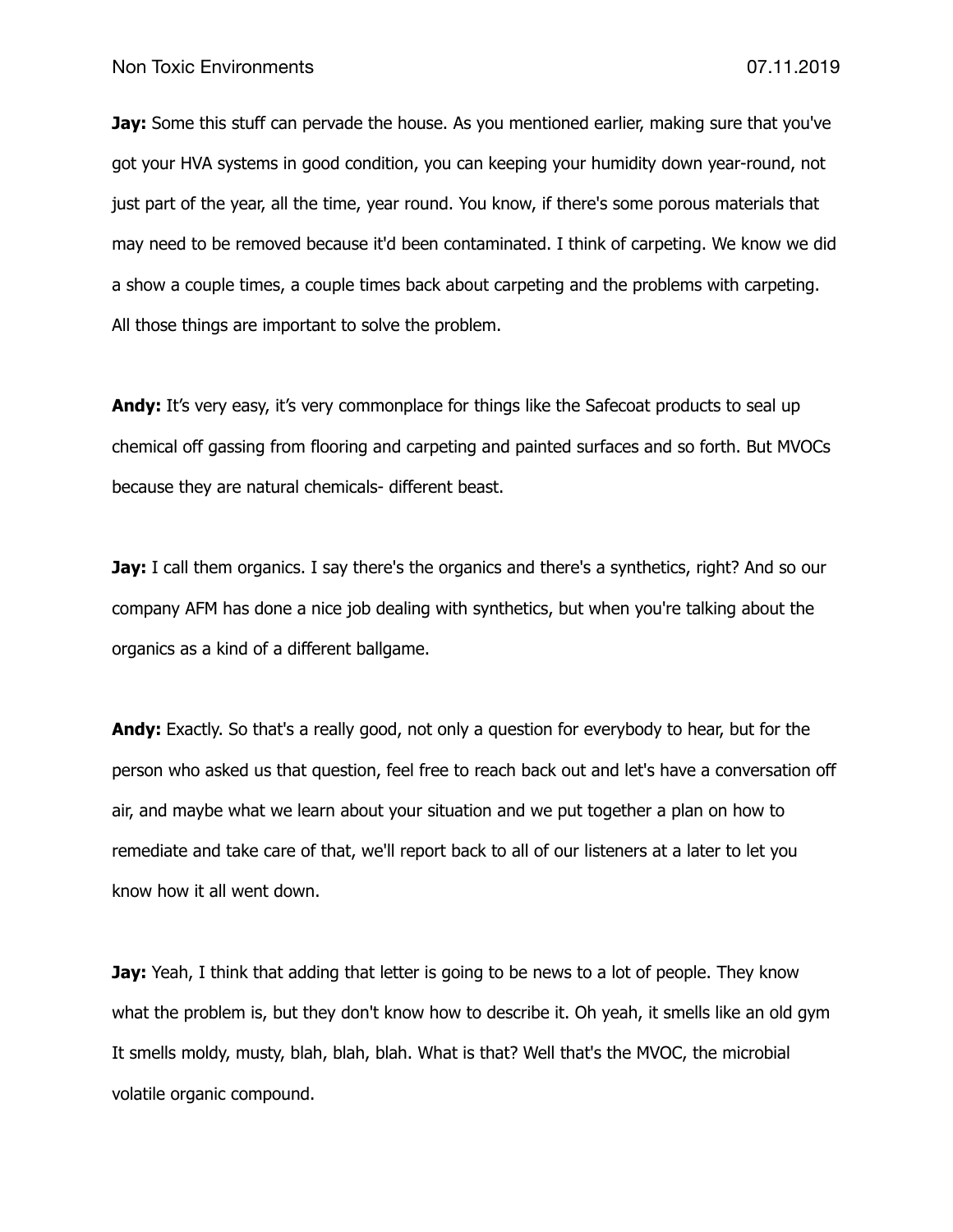**Andy:** Right. As the science improves on this, what we're finding is that… I've always said that VOCs are irrelevant when it comes to human health. It doesn't matter to me whether an ingredient is a VOC because the way VOCs are regulated and with the way they are reported, it doesn't actually give us any good information. A manufacturer can use acetone in their paint and they don't have to disclose it as an ingredient or as a VOC.

**Jay:** Right. It's exempt.

**Andy:** Right. And so then by that standard, VOCs are irrelevant. However, something like this is a different story and this is where I wish it wasn't called an MVOC. I wish it had a completely different acronym

**Jay:** To kind of distance it from the VOC issue.

**Andy:** Yes, exactly. But I think that in in the next 12 to 24 months, we're going to be reading an awful lot about this. I believe that the whole mold issue, humidity issue in construction, this has really started to come to a head right now as is things like electromagnetic fields, microwaves and radio-frequency and so forth. That's all going to get really, really important on new home constructions.

**Jay:** You know, the fact that we're seeing changes in our environment, we're seeing more rain, we're seeing more flooding. These are all going to be at the top of people's a talk list when they're starting to rebuild and fix up homes that have been damaged by some cataclysmic event.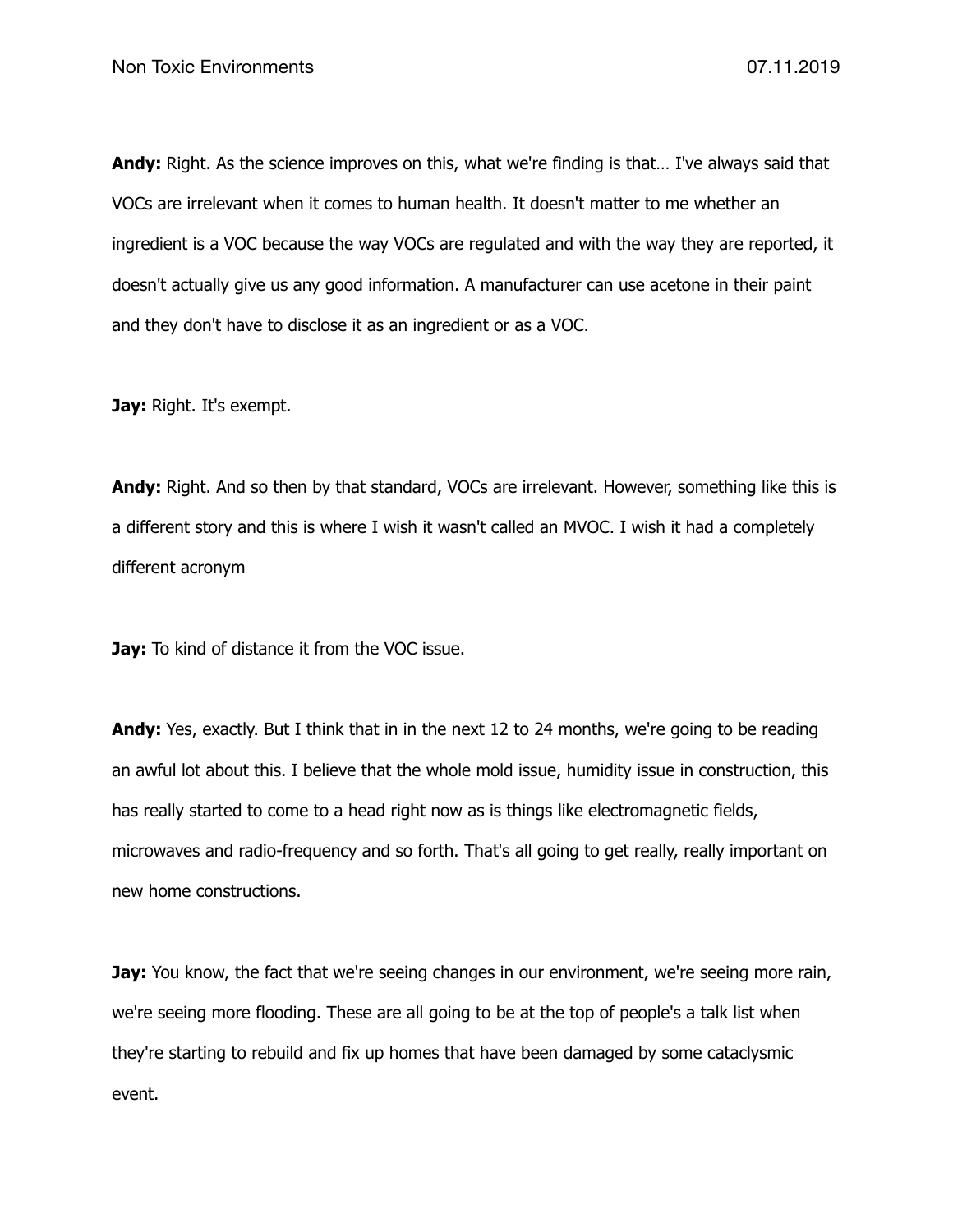**Andy:** Without a doubt. And that's, so let me just say this, everybody listening, this is why Jay and I do this show. Neither one of us are perfect experts on everything we talk about. You know, we have our expertise in certain things, but we are still learning. Both of us have been in this business for a long time and we're still learning every single day. And so if there's something that Jay or I said that maybe is different than what you've heard or you have a different take on it, I'll be the first to to say, well, I made a mistake and maybe I didn't say things exactly proper, but what we want to do most importantly is get this information out there to people and let's start having that conversation.

**Jay:** Exactly right.

**Andy:** And so on that note, we want you to reach back out to us whether via email andy@degreeofgreen.com or on the website and go to the SpeakPipe app and leave us a voice message right on the website and let us know if you have some information about these topics that maybe we missed, we need to clarify. We always love getting feedback and telling us, how we need to improve our show and improve our delivery of this information. And if you have any ideas of topics, we'd love to hear from you. We've got a couple of really good interviews lined up for the next couple of months. I'm looking forward to talking to folks about a whole variety of things that we really haven't delved into yet and one of them being EMFs, electromagnetic fields.

**Jay:** It's going to be a good one.